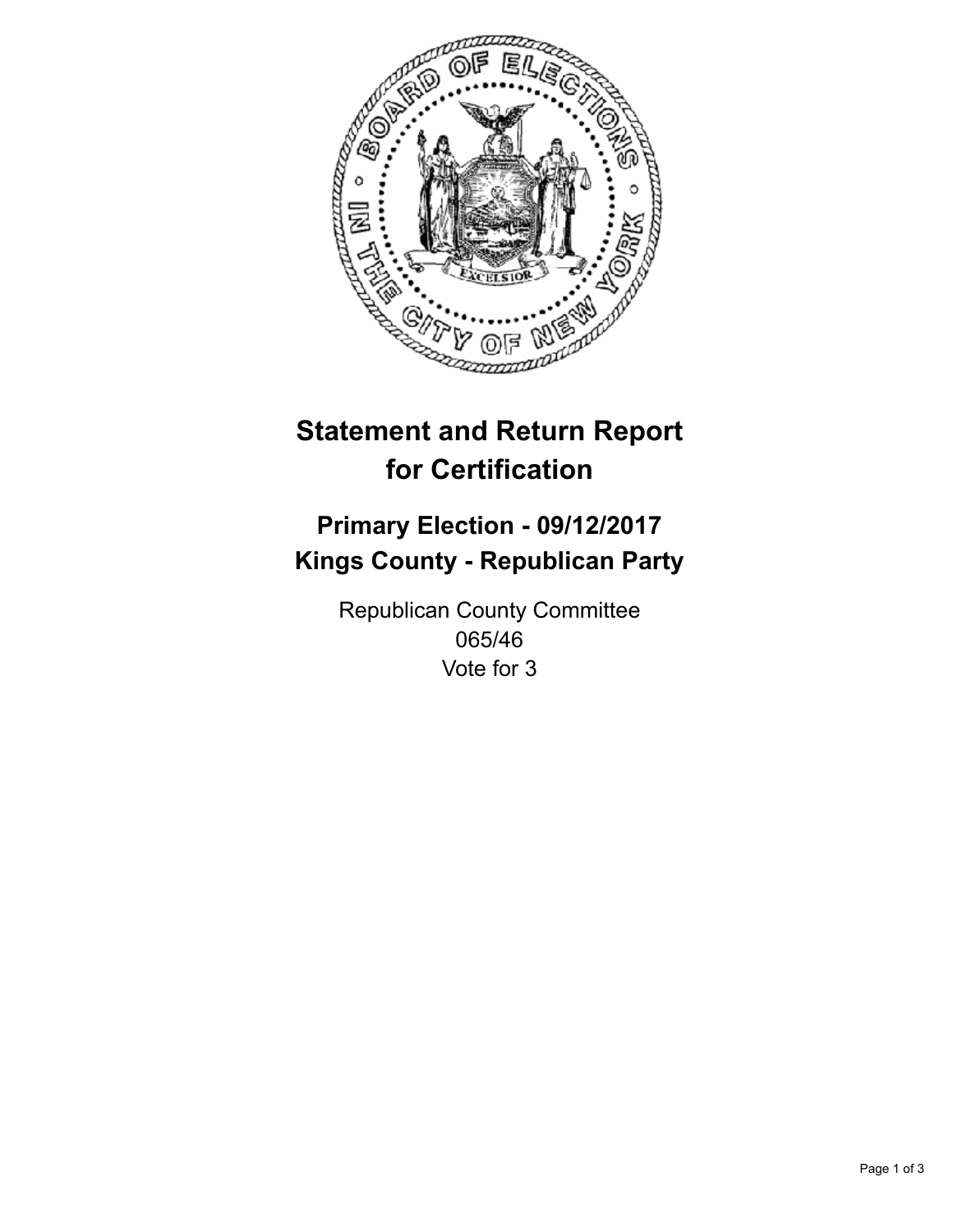

## **Assembly District 46**

| <b>PUBLIC COUNTER</b>                                    | 54       |
|----------------------------------------------------------|----------|
| <b>MANUALLY COUNTED EMERGENCY</b>                        | 0        |
| ABSENTEE / MILITARY                                      | 6        |
| AFFIDAVIT                                                | $\Omega$ |
| <b>Total Ballots</b>                                     | 60       |
| Less - Inapplicable Federal/Special Presidential Ballots | 0        |
| <b>Total Applicable Ballots</b>                          | 60       |
| <b>JEAN BALUKAS</b>                                      | 30       |
| JOSEPH D. CANNON                                         | 26       |
| NICHOLAS S. CHAMBERAS                                    | 23       |
| <b>JOHN VIRARDI</b>                                      | 22       |
| SAVERIA VIRARDI                                          | 11       |
| <b>Total Votes</b>                                       | 112      |
| Unrecorded                                               | 68       |